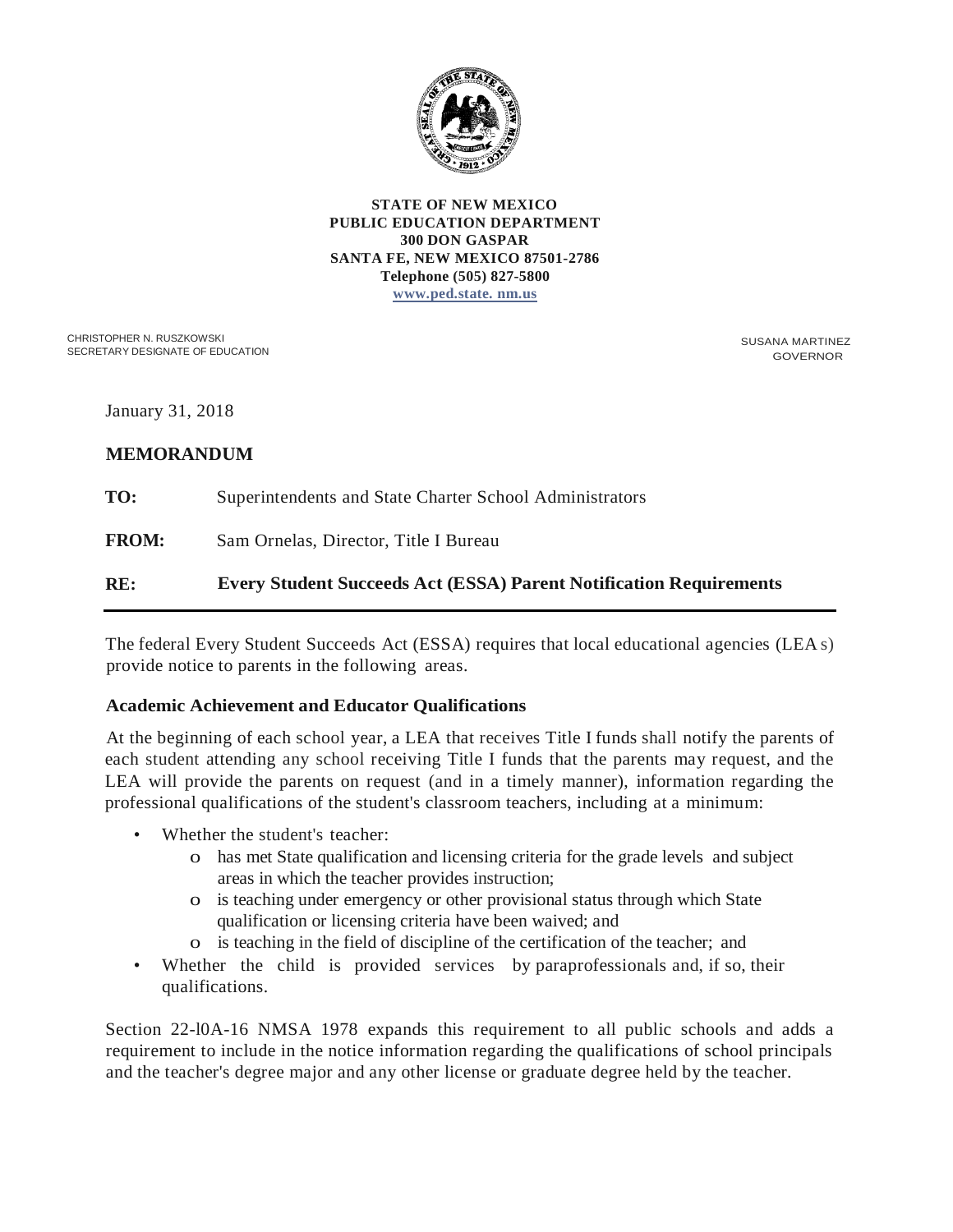**ESSA** Parent Notification Requirements January 31, 2018 Page 2 of 4

In addition to the information parents may request above, a school that receives Title I funds shall provide to each individual parent of a child who is a student in such school, with respect to such student:

- information on the level of achievement and academic growth of the student, if applicable and available, on each of the State academic assessments required under ESSA, and
- timely notice that the student has been assigned, or has been taught for 4 or more consecutive weeks by, a teacher who does not meet applicable State certification or licensure requirements at the grade level and subject area in which the teacher has been assigned.

Information on level of achievement may be satisfied through the individual student reports provided by assessment ve ndors.

For questions regarding the teacher and paraprofessional requirements please contact the Professional Licensure Bureau at 505-827-1430.

## **Testing Transparency**

At the beginning of each school year, a LEA that receives Title I funds shall notify the parents of each student attending any school receiving Title I funds that the parents may request, and the LEA will provide the parents on request (and in a timely manner), information regarding any State or LEA policy regarding student participation in any assessments mandated by [section](https://www2.ed.gov/policy/elsec/leg/esea02/pg2.html)  [1111\(b\)\(2\) of the ESSA](https://www2.ed.gov/policy/elsec/leg/esea02/pg2.html) and by the State or LEA.

Each LEA that receives Title I funds shall make widely available through public means (including by posting in a clear and easily accessible manner on the LEA's website and, where practicable, on the website of each school served by the LEA) for each grade served by the LEA, information on each assessment required by the State to comply with [section 1111,](https://www2.ed.gov/policy/elsec/leg/esea02/pg2.html) other assessments required by the State, and where such information is available and feasible to report, assessments required districtwide by the LEA, including:

- the subject matter assessed;
- the purpose for which the assessment is designed and used;
- the source of the requirement for the assessment; and
- where such information is available
	- o amount of time students will spend taking the assessment, and the schedule for the assessment; and
	- o time and format for disseminating results.

In the case of a LEA that does not operate a website, such LEA shall determine how to make the information described above widely available, such as through distribution of that information to the media, through public agencies, or directly to parents.

For questions regarding this requirement please contact the PED Assessment Bureau at <ped.assessment@state.nm.us> or 505-827-5861.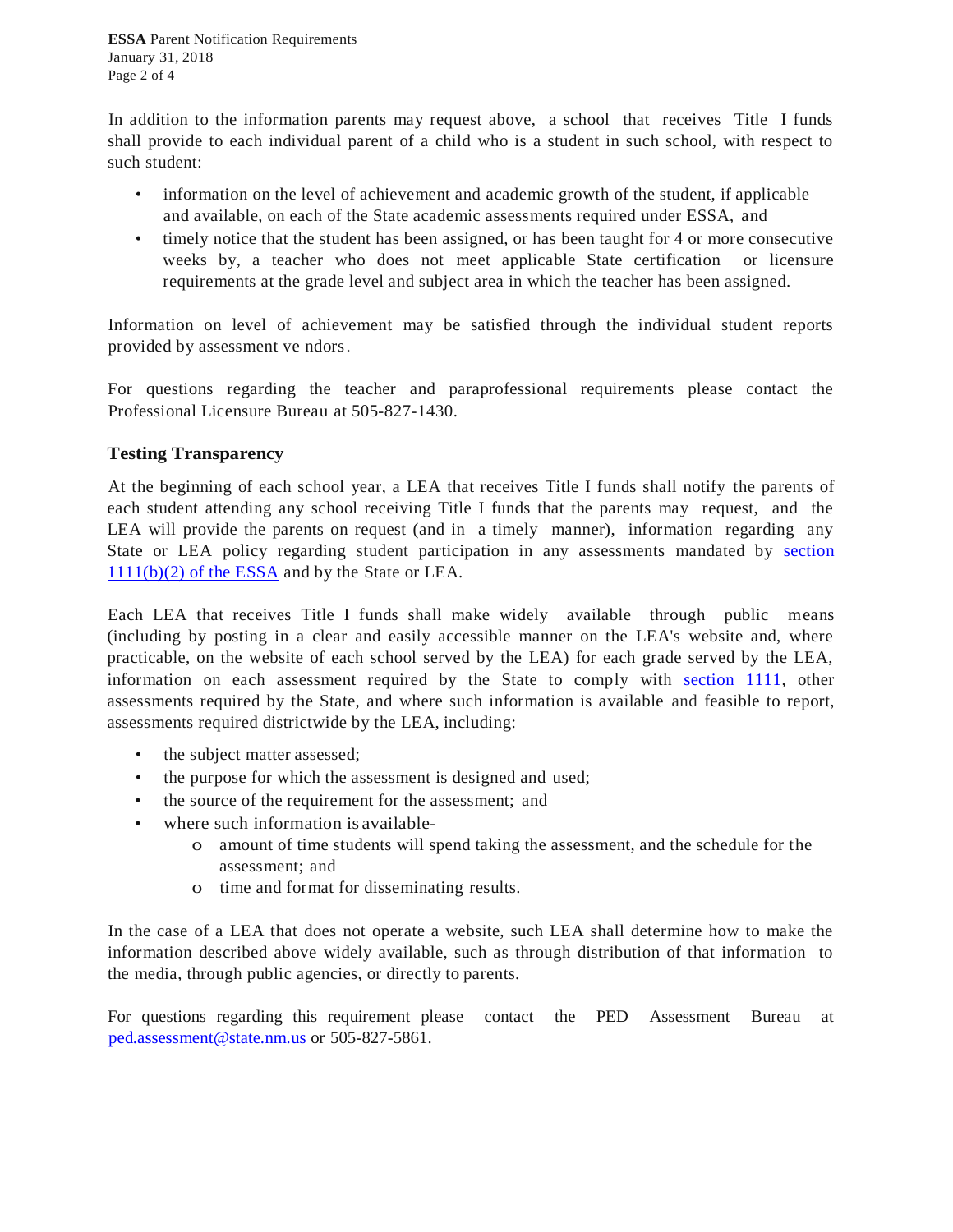#### **English Language Instruction**

Each LEA using funds under Title I or Title III to provide a language instruction educational program as determined under Title III shall, not later than 30 days after the beginning of the school year, [inform parents of an English learner](http://webnew.ped.state.nm.us/wp-content/uploads/2017/12/Parent_Notification_Letter_Sample-Revised_08.2017.docx) identified for participation or participating in such a program, of:

- the reasons for the identification of their child as an English learner and in need of placement in a language instruction educational program;
- the child's level of English proficiency, how such level was assessed, and the status of the child's academic achievement;
- the methods of instruction used in the program in which their child is, or will be, participating and the methods of instruction used in other available programs, including how such programs differ in content, instructional goals, and the use of English and a native language in instruction;
- how the program in which their child is, or will be, participating will meet the educational strengths and needs of their child;
- how such program will specifically help their child learn English and meet ageappropriate academic achievement standards for grade promotion and graduation;
- the specific exit requirements for the program, including the expected rate of transition from such program into classrooms that are not tailored for English learners, and the expected rate of graduation from high school (including four-year adjusted cohort graduation rates and extended-year adjusted cohort graduation rates for such program) if funds under this part are used for children in high schools;
- in the case of a child with a disability, how such program meets the objectives of the individualized education program of the child, as described in section [614\(d\) of the](https://sites.ed.gov/idea/statuteregulations/)  [Individuals with Disabilities Education Act \(20 U.S.C. 1414\(d\)\);](https://sites.ed.gov/idea/statuteregulations/) and
- information pertaining to parental rights that includes written guidance
	- o detailing the right that parents have to have their child immediately removed from such program upon their request;
	- o detailing the options that parents have to decline to enroll their child in such program or to choose another program or method of instruction, if available; and
	- o assisting parents in selecting among various programs and methods of instruction, if more than one program or method is offered by the eligible entity.

For those children who have not been identified as English learners prior to the beginning of the school year but are identified as English learners during such school year, the LEA shall notify the children's parents during the first two weeks of the child being placed in a language instruction educational program.

The notice and information provided to parents shall be in an understandable and uniform format and, to the extent practicable, provided in a language that the parents can understand.

In addition to the above notice requirements, each LEA receiving Title I funding shall implement an effective means of outreach to parents of English learners to inform them how they can be